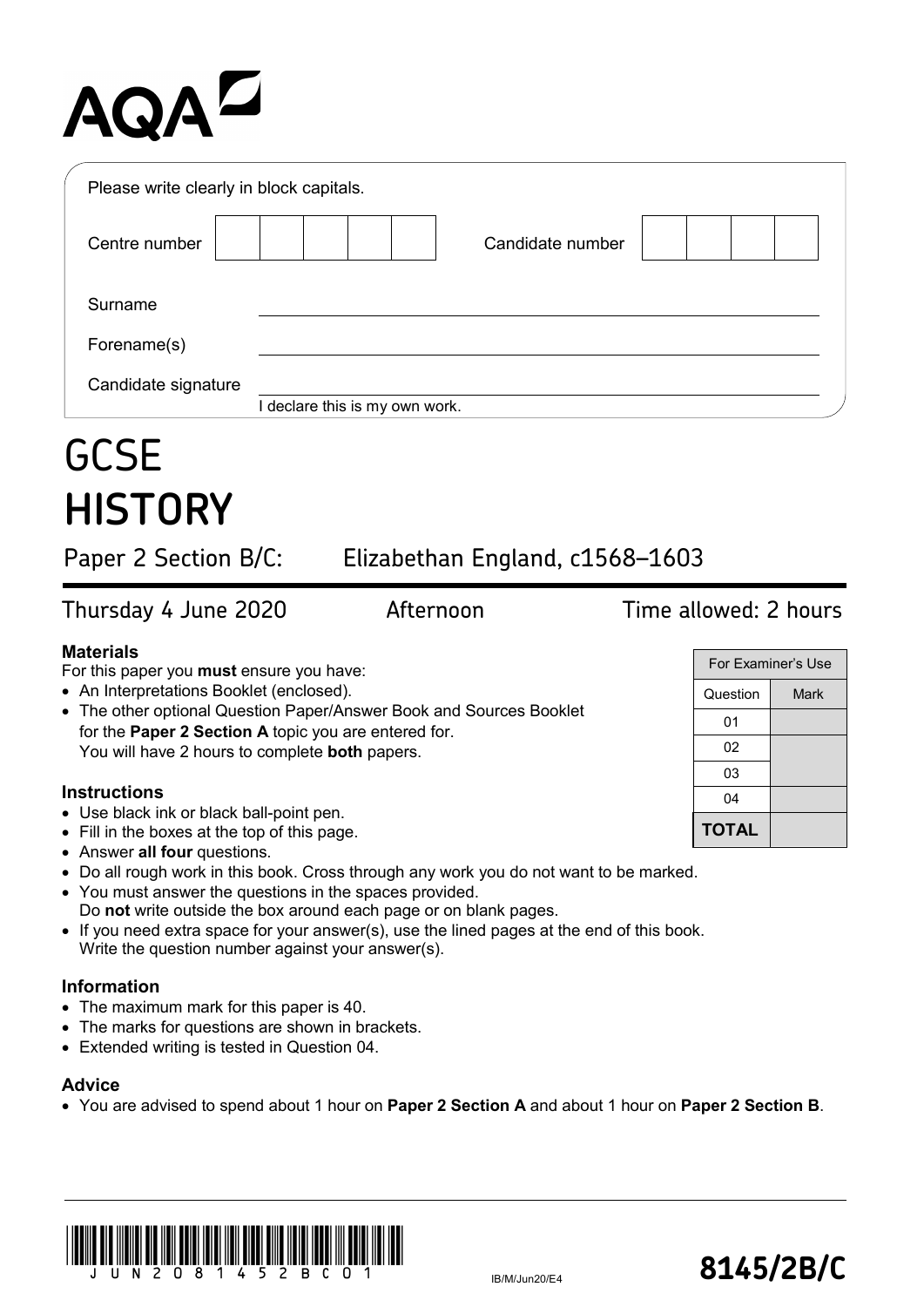|             | Answer all four questions.                                                                      |
|-------------|-------------------------------------------------------------------------------------------------|
|             | Study Interpretation A in the Interpretations Booklet.                                          |
| $\mathbf 1$ | How convincing is Interpretation A about the Earl of Essex?                                     |
|             | Explain your answer based on your contextual knowledge and what it says in<br>Interpretation A. |
|             | [8 marks]                                                                                       |
|             |                                                                                                 |
|             |                                                                                                 |
|             |                                                                                                 |
|             |                                                                                                 |
|             |                                                                                                 |
|             |                                                                                                 |
|             |                                                                                                 |
|             |                                                                                                 |
|             |                                                                                                 |
|             |                                                                                                 |
|             |                                                                                                 |
|             |                                                                                                 |
|             |                                                                                                 |
|             |                                                                                                 |
|             |                                                                                                 |
|             |                                                                                                 |
|             |                                                                                                 |
|             |                                                                                                 |
|             |                                                                                                 |
|             |                                                                                                 |
|             |                                                                                                 |

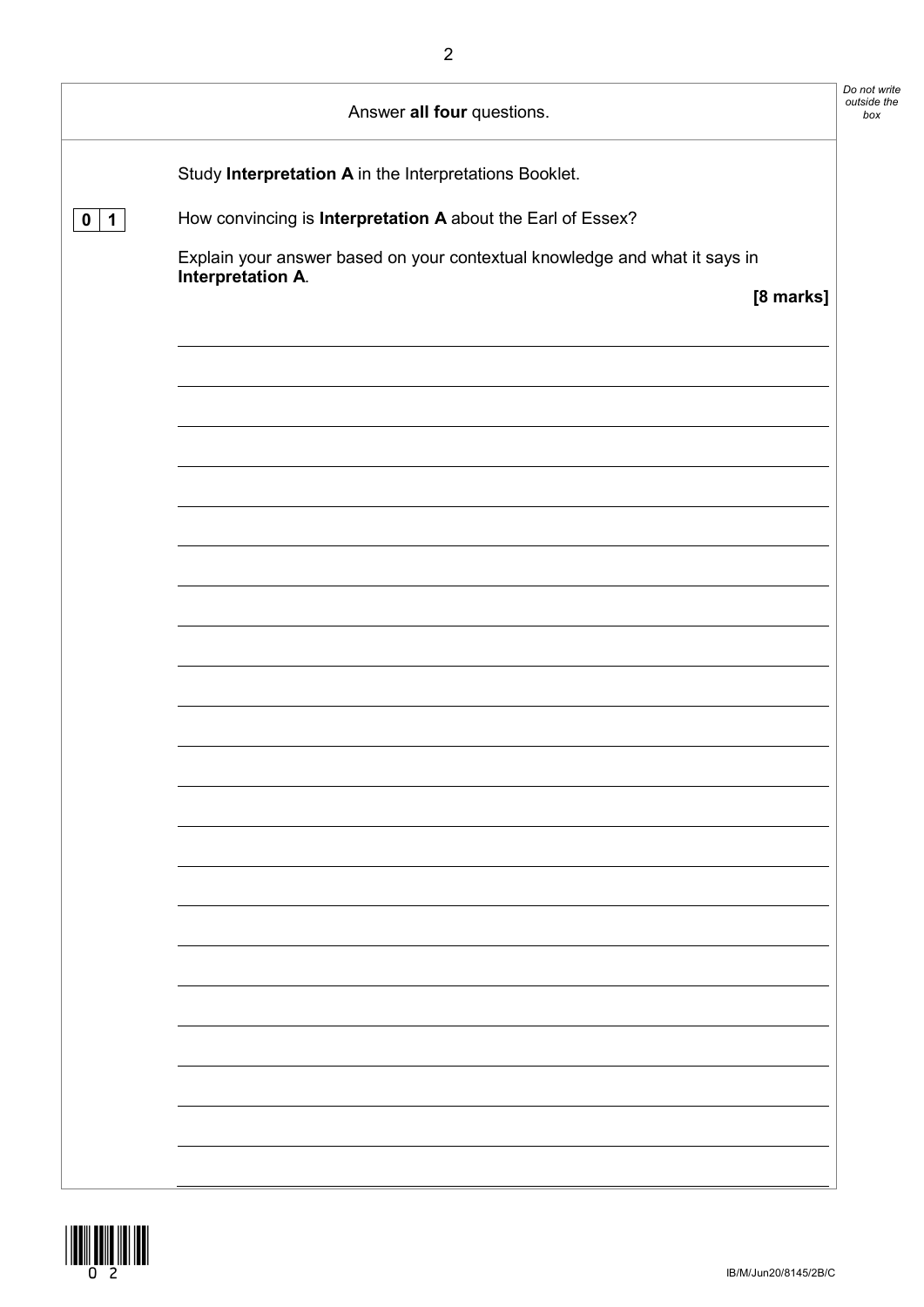| Extra space |  |  |  |
|-------------|--|--|--|
|             |  |  |  |
|             |  |  |  |
|             |  |  |  |
|             |  |  |  |
|             |  |  |  |
|             |  |  |  |
|             |  |  |  |
|             |  |  |  |
|             |  |  |  |
|             |  |  |  |
|             |  |  |  |
|             |  |  |  |
|             |  |  |  |
|             |  |  |  |

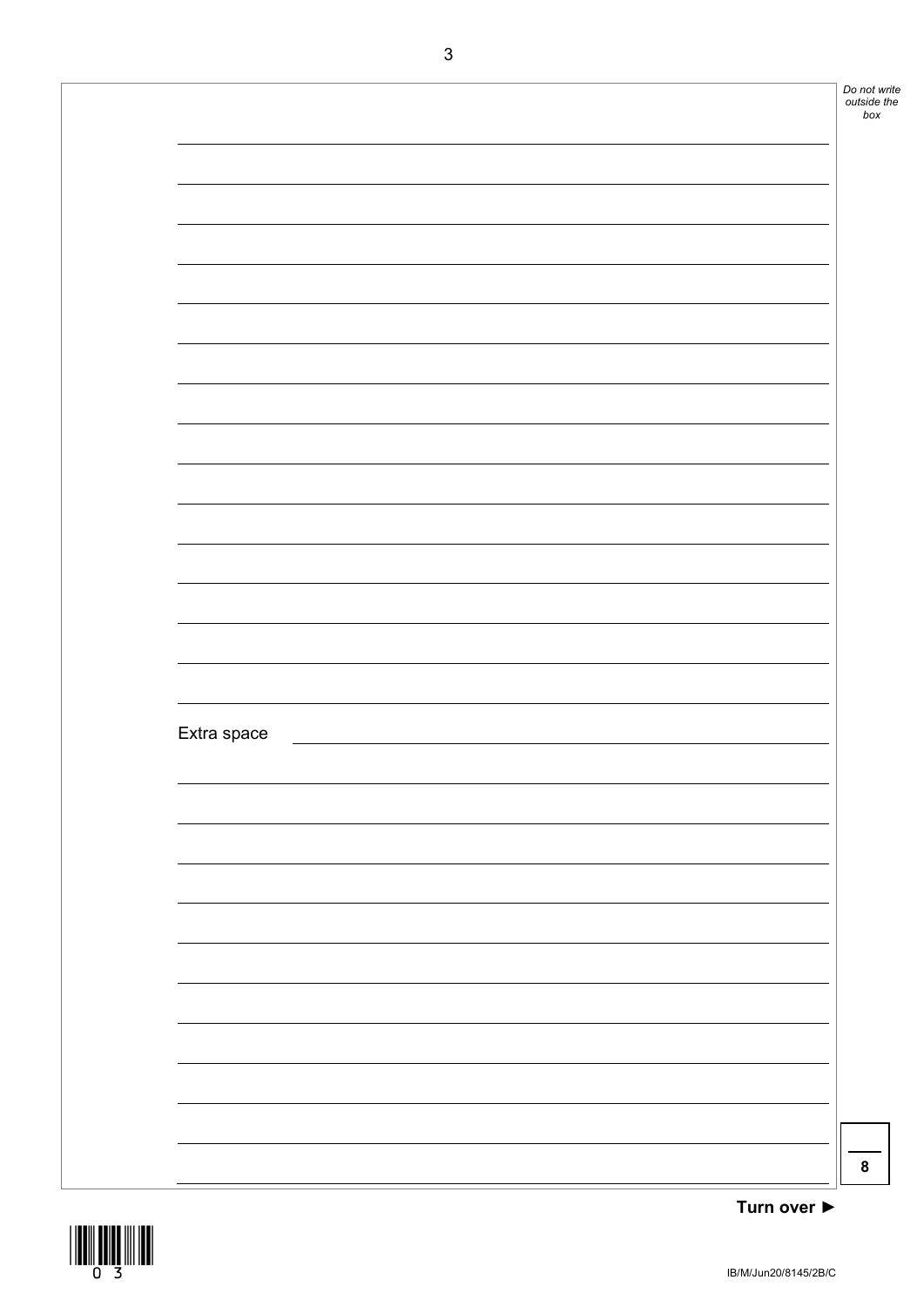| 2 <sub>1</sub><br>$\mathbf 0$ | Explain what was important about Puritanism in Elizabethan England. |           | Do not write<br>outside the<br>box |
|-------------------------------|---------------------------------------------------------------------|-----------|------------------------------------|
|                               |                                                                     | [8 marks] |                                    |
|                               |                                                                     |           |                                    |
|                               |                                                                     |           |                                    |
|                               |                                                                     |           |                                    |
|                               |                                                                     |           |                                    |
|                               |                                                                     |           |                                    |
|                               |                                                                     |           |                                    |
|                               |                                                                     |           |                                    |
|                               |                                                                     |           |                                    |
|                               |                                                                     |           |                                    |
|                               |                                                                     |           |                                    |
|                               |                                                                     |           |                                    |
|                               |                                                                     |           |                                    |
|                               |                                                                     |           |                                    |
|                               |                                                                     |           |                                    |
|                               |                                                                     |           |                                    |
|                               |                                                                     |           |                                    |
|                               |                                                                     |           |                                    |
|                               |                                                                     |           |                                    |
|                               |                                                                     |           |                                    |
|                               |                                                                     |           |                                    |
|                               |                                                                     |           |                                    |
|                               |                                                                     |           |                                    |

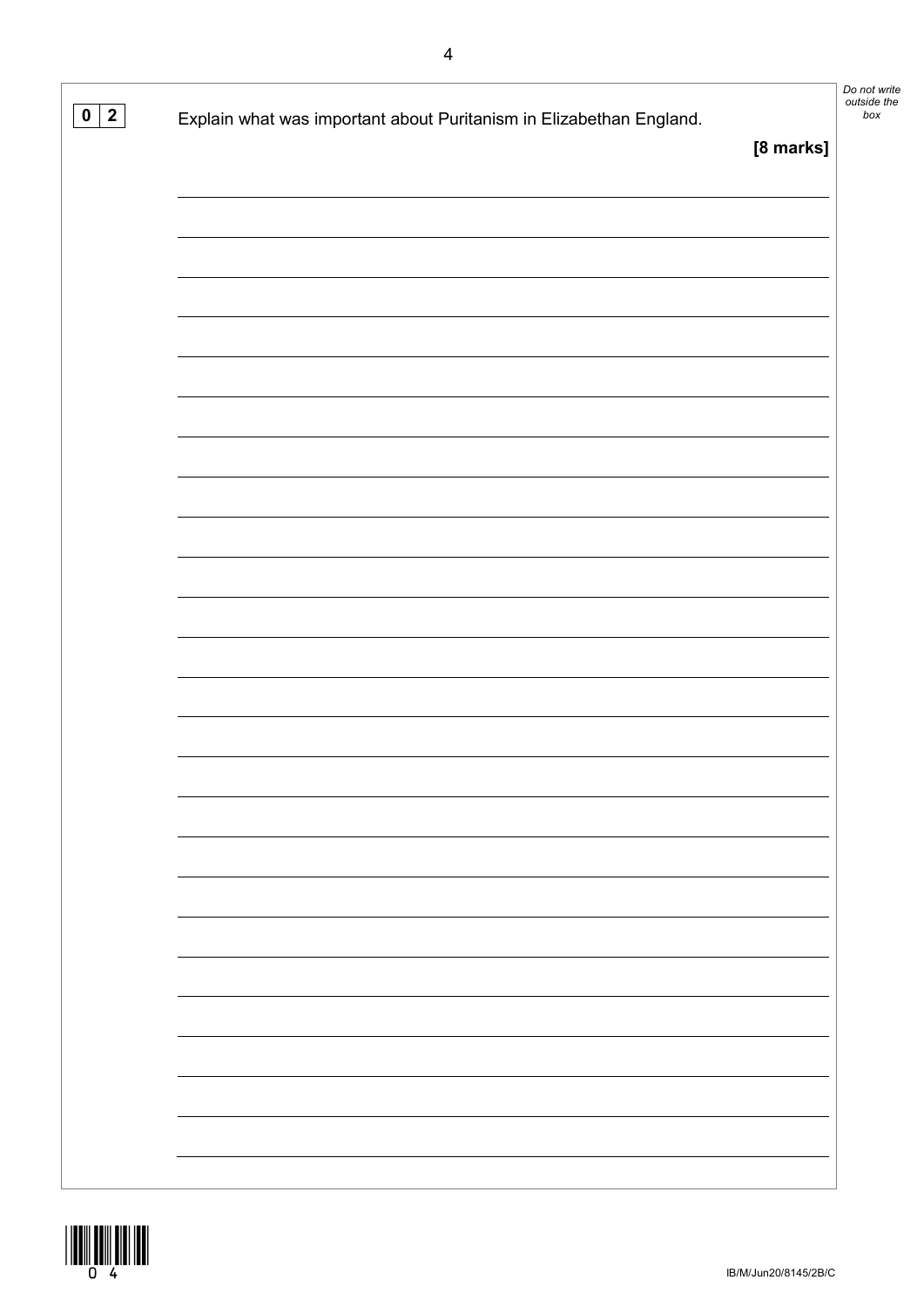| Extra space |  |  |  |
|-------------|--|--|--|
|             |  |  |  |
|             |  |  |  |
|             |  |  |  |
|             |  |  |  |
|             |  |  |  |
|             |  |  |  |
|             |  |  |  |
|             |  |  |  |
|             |  |  |  |
|             |  |  |  |
|             |  |  |  |
|             |  |  |  |
|             |  |  |  |

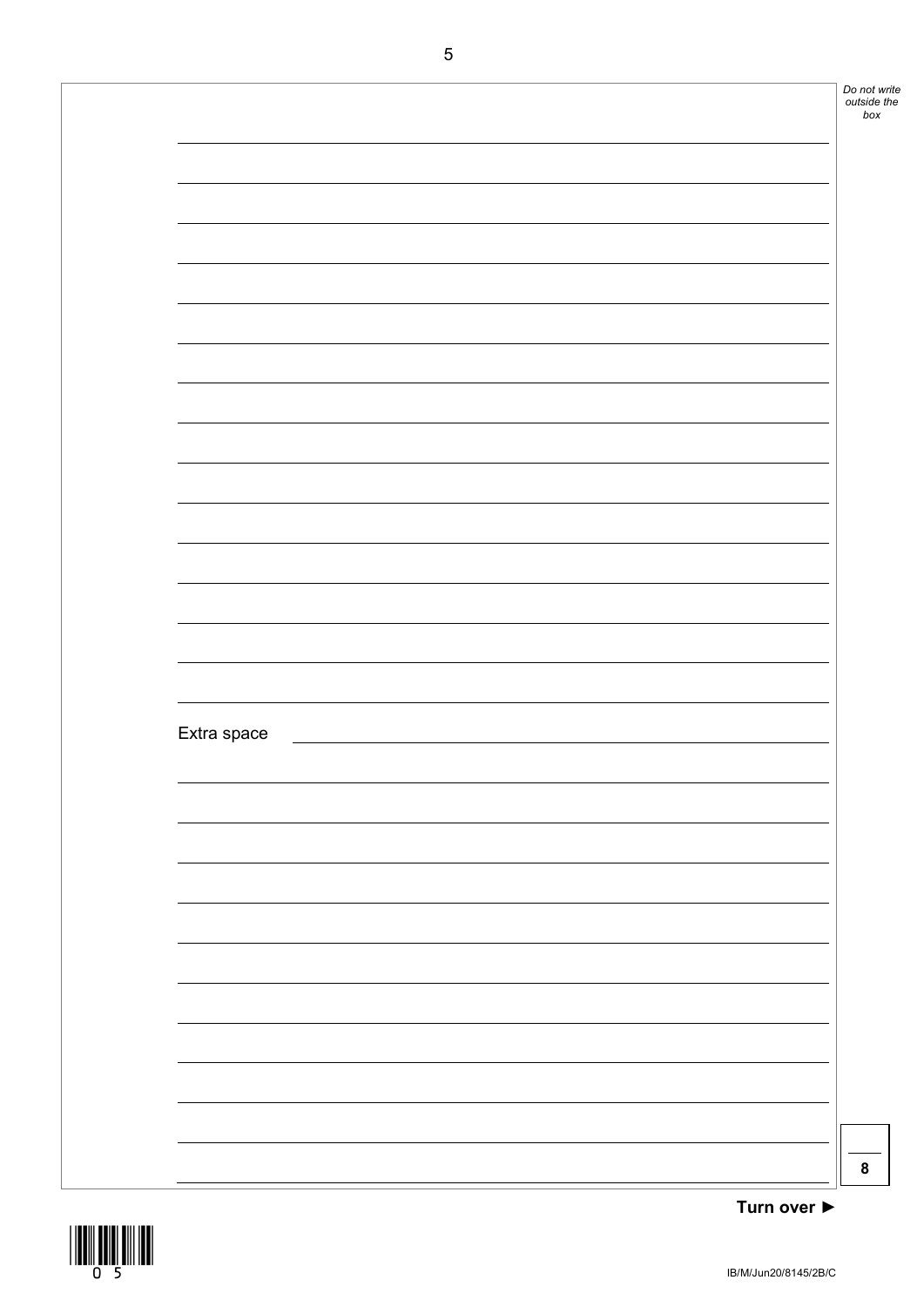| $\mathbf{3}$<br>$\mathbf 0$ |                                                                                     |           | Do not write<br>outside the<br>box |
|-----------------------------|-------------------------------------------------------------------------------------|-----------|------------------------------------|
|                             | Write an account of the ways in which the theatre developed in Elizabethan England. | [8 marks] |                                    |
|                             |                                                                                     |           |                                    |
|                             |                                                                                     |           |                                    |
|                             |                                                                                     |           |                                    |
|                             |                                                                                     |           |                                    |
|                             |                                                                                     |           |                                    |
|                             |                                                                                     |           |                                    |
|                             |                                                                                     |           |                                    |
|                             |                                                                                     |           |                                    |
|                             |                                                                                     |           |                                    |
|                             |                                                                                     |           |                                    |
|                             |                                                                                     |           |                                    |
|                             |                                                                                     |           |                                    |
|                             |                                                                                     |           |                                    |
|                             |                                                                                     |           |                                    |
|                             |                                                                                     |           |                                    |
|                             |                                                                                     |           |                                    |
|                             |                                                                                     |           |                                    |
|                             |                                                                                     |           |                                    |
|                             |                                                                                     |           |                                    |
|                             |                                                                                     |           |                                    |
|                             |                                                                                     |           |                                    |
|                             |                                                                                     |           |                                    |
|                             |                                                                                     |           |                                    |
|                             |                                                                                     |           |                                    |
|                             |                                                                                     |           |                                    |
|                             |                                                                                     |           |                                    |
|                             |                                                                                     |           |                                    |
|                             |                                                                                     |           |                                    |
|                             |                                                                                     |           |                                    |
|                             |                                                                                     |           |                                    |
|                             |                                                                                     |           |                                    |

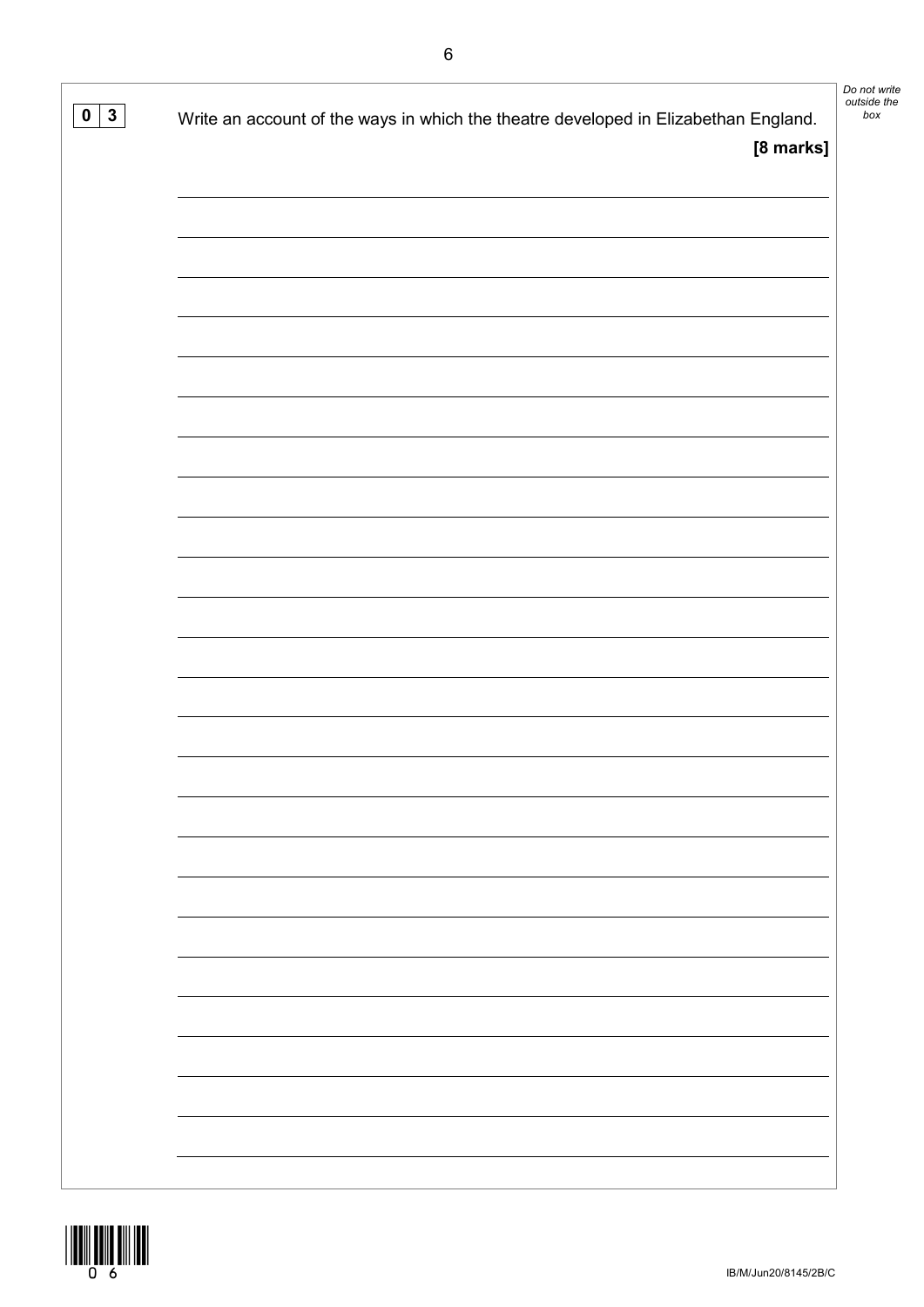| Extra space | <u> 1980 - Andrea Station, amerikan bizko eta politikaria (h. 1980).</u> |  |  |
|-------------|--------------------------------------------------------------------------|--|--|
|             |                                                                          |  |  |
|             |                                                                          |  |  |
|             |                                                                          |  |  |
|             |                                                                          |  |  |
|             |                                                                          |  |  |
|             |                                                                          |  |  |
|             |                                                                          |  |  |
|             |                                                                          |  |  |
|             |                                                                          |  |  |
|             |                                                                          |  |  |
|             |                                                                          |  |  |
|             |                                                                          |  |  |
|             |                                                                          |  |  |

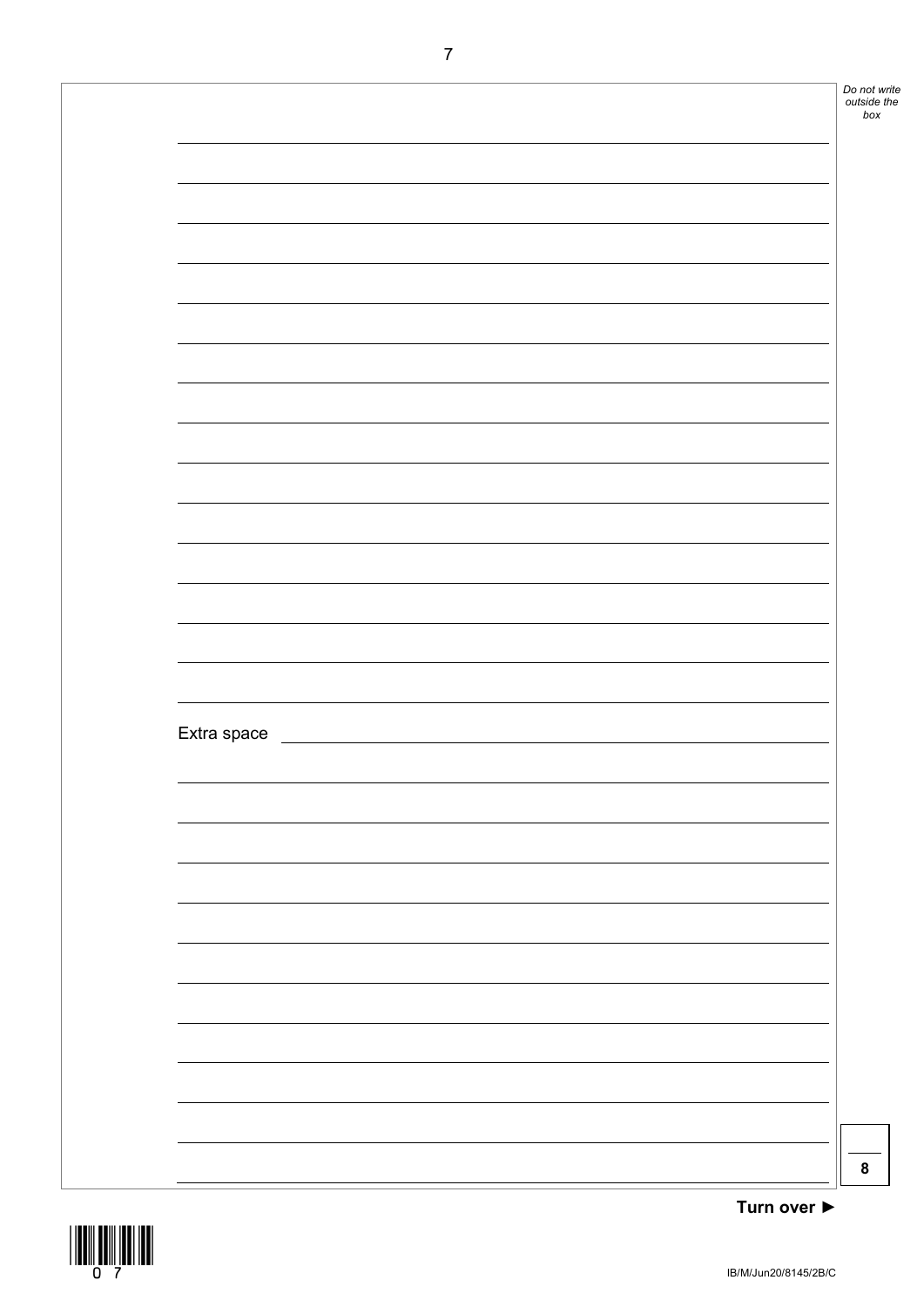|                         |                                                                                                               | Do not write       |
|-------------------------|---------------------------------------------------------------------------------------------------------------|--------------------|
| $\overline{\mathbf{4}}$ | 'Leadership was the main reason for success in battle during the Elizabethan period.'                         | outside the<br>box |
|                         | How far does a study of the Spanish Armada support this statement?                                            |                    |
|                         | Explain your answer.                                                                                          |                    |
|                         | You should refer to the defeat of the Spanish Armada in the English Channel and<br>your contextual knowledge. |                    |
|                         | [16 marks]                                                                                                    |                    |
|                         |                                                                                                               |                    |
|                         |                                                                                                               |                    |
|                         |                                                                                                               |                    |
|                         |                                                                                                               |                    |
|                         |                                                                                                               |                    |
|                         |                                                                                                               |                    |
|                         |                                                                                                               |                    |
|                         |                                                                                                               |                    |
|                         |                                                                                                               |                    |
|                         |                                                                                                               |                    |
|                         |                                                                                                               |                    |
|                         |                                                                                                               |                    |
|                         |                                                                                                               |                    |
|                         |                                                                                                               |                    |
|                         |                                                                                                               |                    |
|                         |                                                                                                               |                    |
|                         |                                                                                                               |                    |
|                         |                                                                                                               |                    |
|                         |                                                                                                               |                    |
|                         |                                                                                                               |                    |
|                         |                                                                                                               |                    |
|                         |                                                                                                               |                    |
|                         |                                                                                                               |                    |
|                         |                                                                                                               |                    |

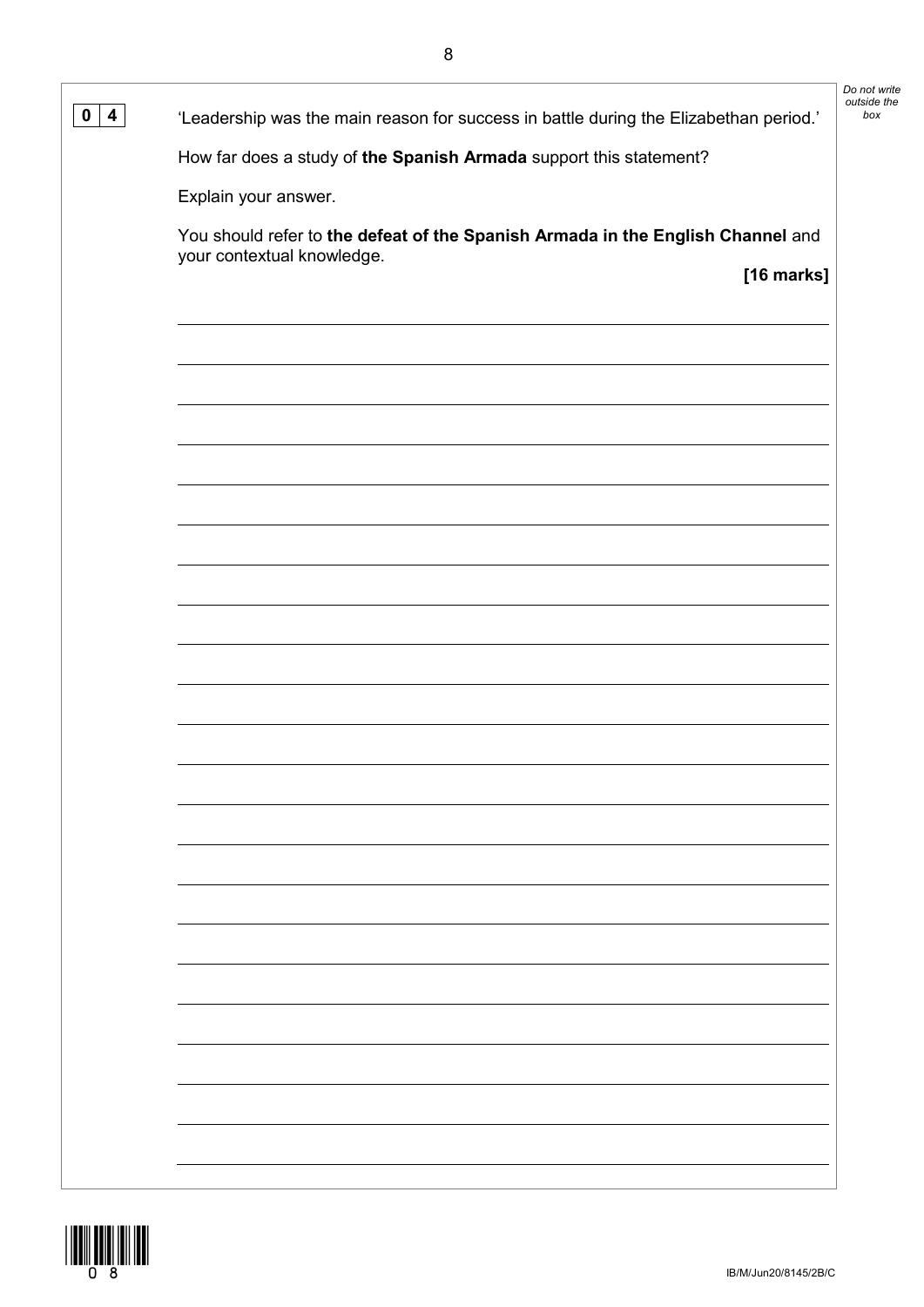

 $\begin{array}{c} \begin{array}{c} \begin{array}{c} \text{||} \\ \text{||} \end{array} \\ \hline \end{array} \end{array}$ 

**Turn over ►**

*box*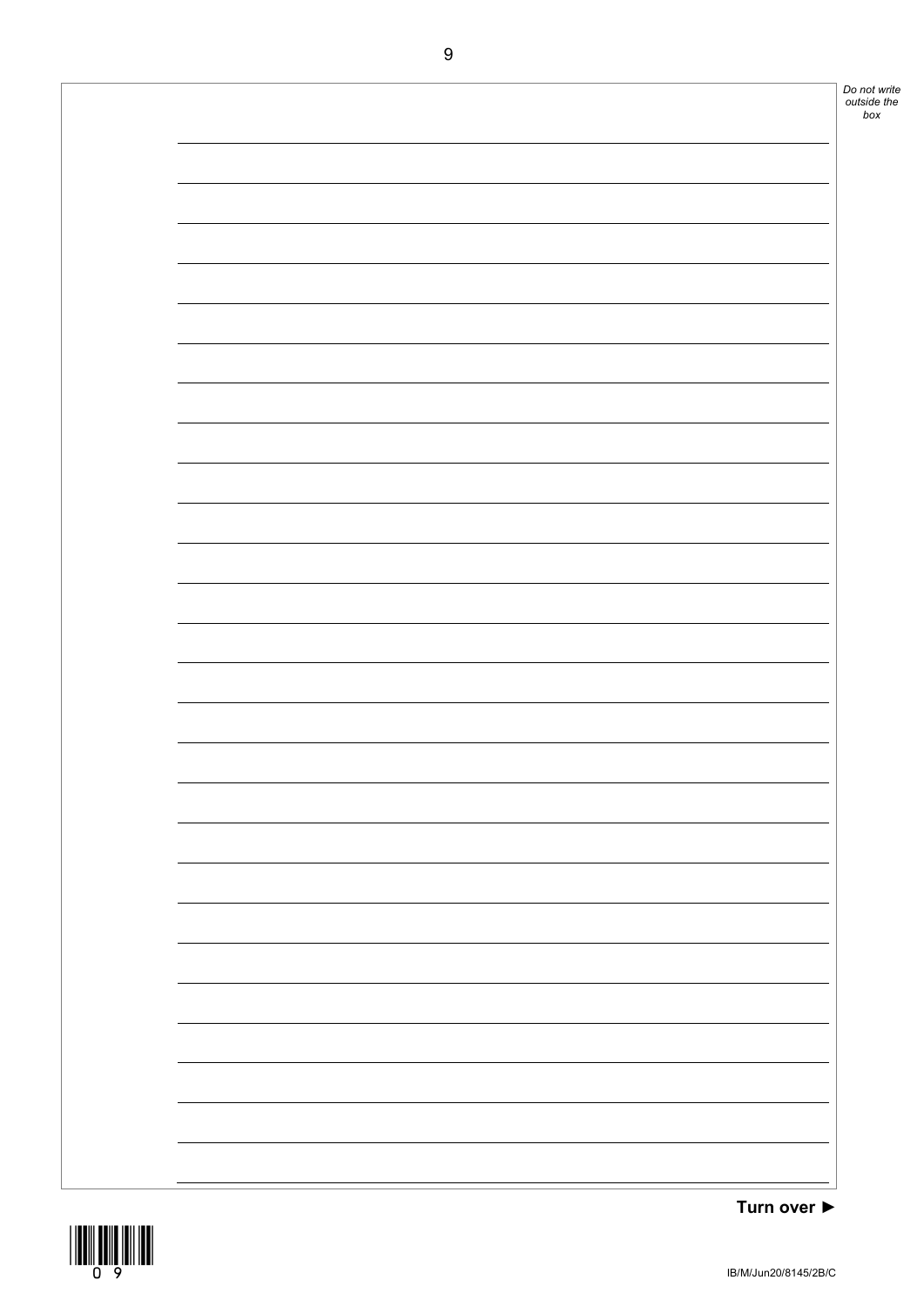



*box*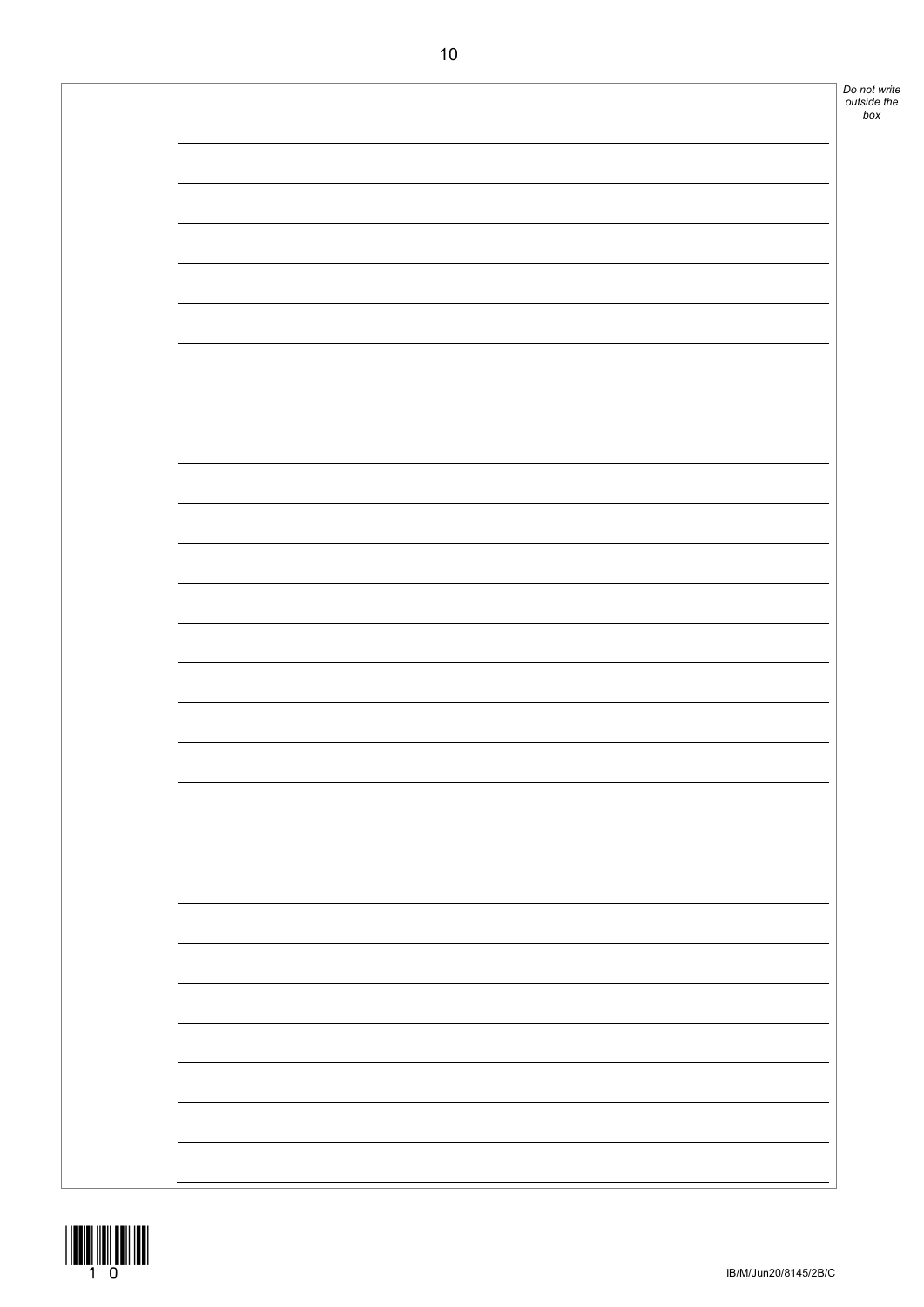|                         | Do not write<br>outside the<br>box |
|-------------------------|------------------------------------|
| Extra space             |                                    |
|                         |                                    |
|                         |                                    |
|                         |                                    |
|                         |                                    |
|                         |                                    |
|                         |                                    |
|                         |                                    |
|                         |                                    |
|                         |                                    |
|                         |                                    |
|                         |                                    |
|                         |                                    |
|                         |                                    |
|                         |                                    |
|                         |                                    |
|                         |                                    |
|                         |                                    |
|                         |                                    |
|                         |                                    |
|                         |                                    |
|                         |                                    |
|                         |                                    |
|                         | 16                                 |
|                         |                                    |
| <b>END OF QUESTIONS</b> |                                    |
|                         |                                    |

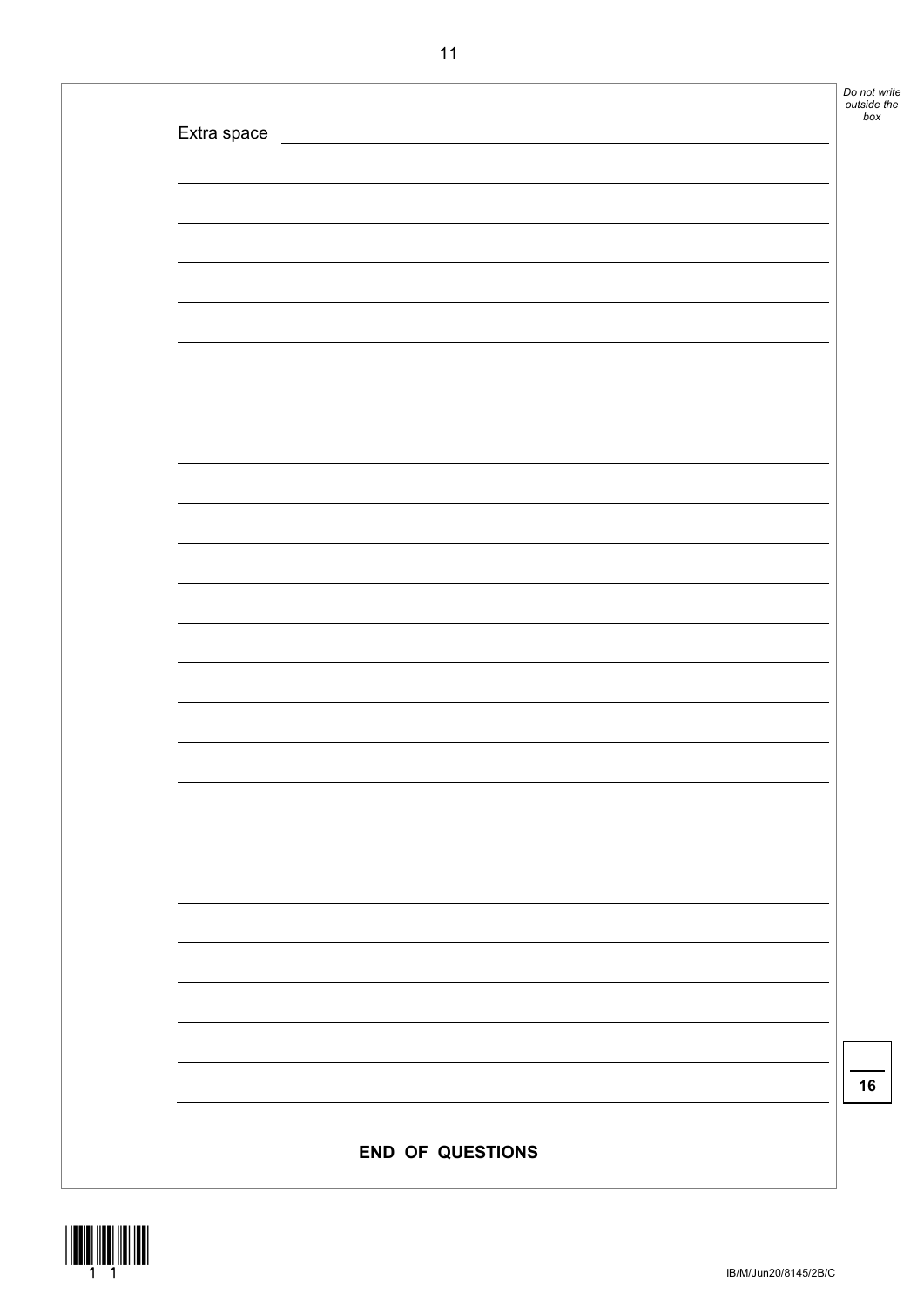

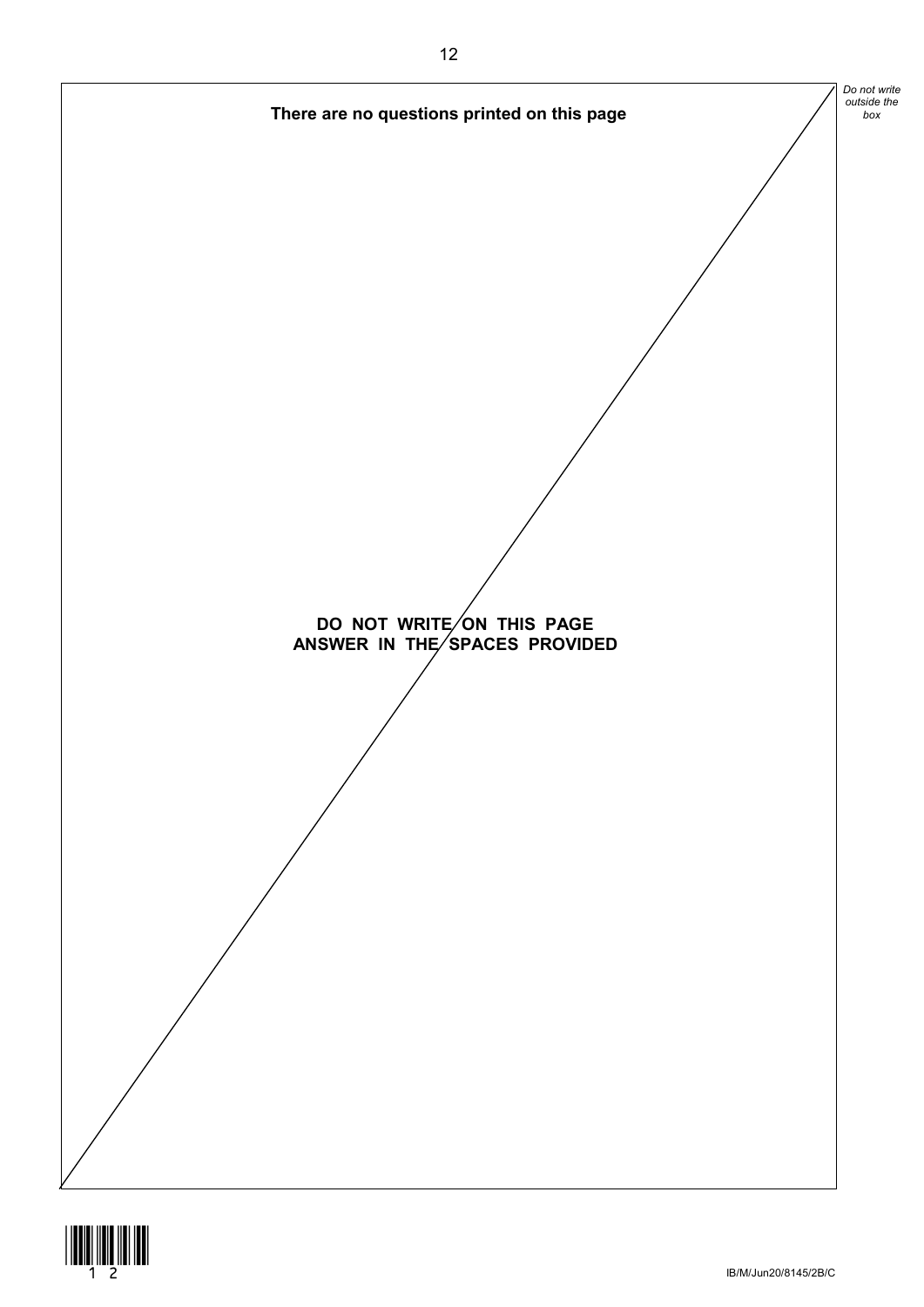| f required.<br>n the left-hand margin. |  |
|----------------------------------------|--|
|                                        |  |
|                                        |  |
|                                        |  |
|                                        |  |
|                                        |  |
| .                                      |  |
|                                        |  |

| Question |                                                                                      |
|----------|--------------------------------------------------------------------------------------|
| number   | Additional page, if required.<br>Write the question numbers in the left-hand margin. |
|          |                                                                                      |
|          |                                                                                      |
|          |                                                                                      |
|          |                                                                                      |
|          |                                                                                      |
|          |                                                                                      |
|          |                                                                                      |
|          |                                                                                      |
|          |                                                                                      |
|          |                                                                                      |
|          |                                                                                      |
|          |                                                                                      |
|          |                                                                                      |
|          |                                                                                      |
|          |                                                                                      |
|          |                                                                                      |
|          |                                                                                      |
|          |                                                                                      |
|          |                                                                                      |
|          |                                                                                      |
|          |                                                                                      |
|          |                                                                                      |
|          |                                                                                      |
|          |                                                                                      |
|          |                                                                                      |
|          |                                                                                      |
|          |                                                                                      |
|          |                                                                                      |
|          |                                                                                      |
|          |                                                                                      |
|          |                                                                                      |
|          |                                                                                      |
|          |                                                                                      |
|          |                                                                                      |
|          |                                                                                      |
|          |                                                                                      |
|          |                                                                                      |
|          |                                                                                      |
|          |                                                                                      |
|          |                                                                                      |
|          |                                                                                      |
|          |                                                                                      |
|          |                                                                                      |
|          |                                                                                      |
|          |                                                                                      |
|          |                                                                                      |
|          |                                                                                      |
|          |                                                                                      |
|          |                                                                                      |
|          |                                                                                      |

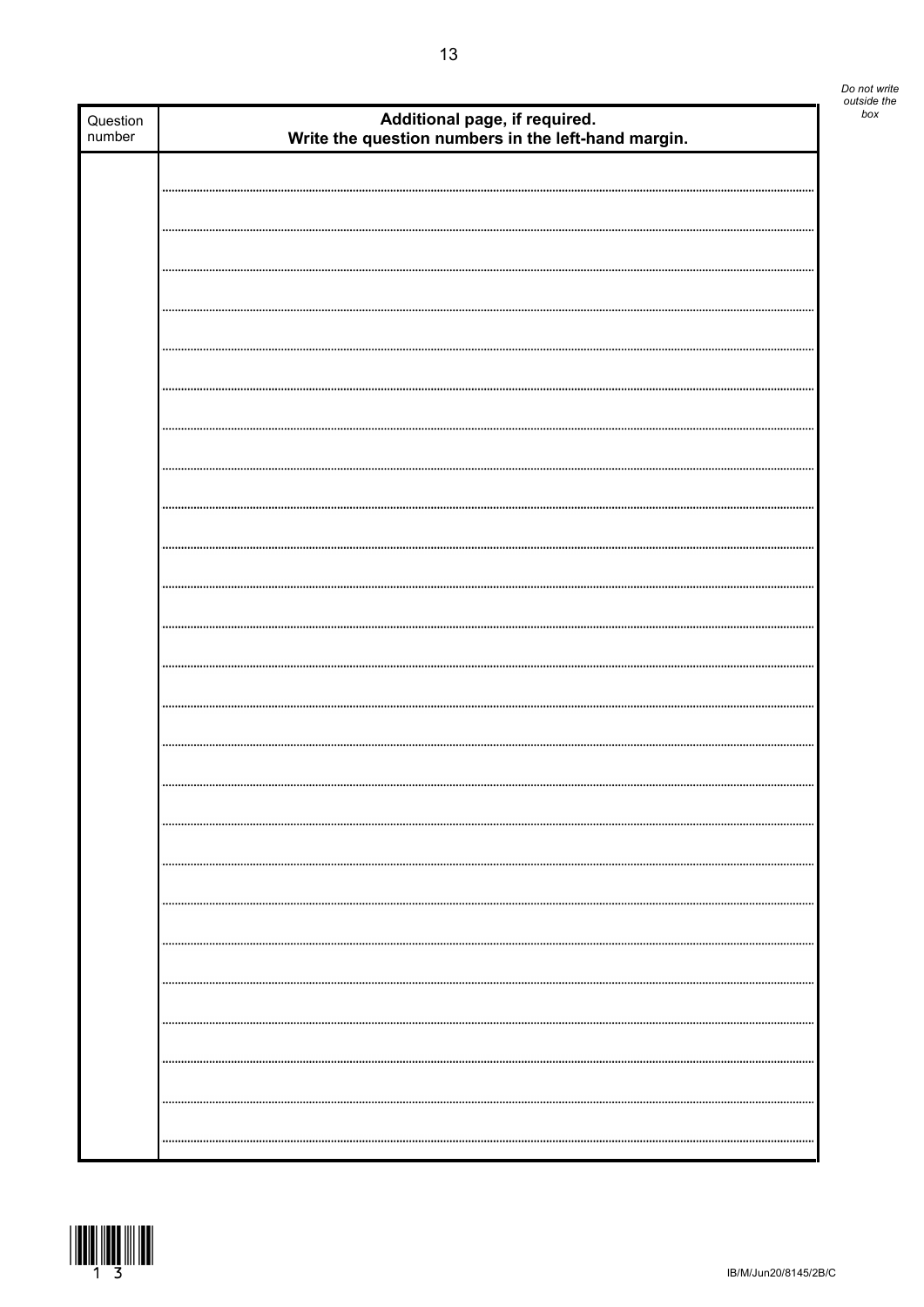| Question<br>number | Additional page, if required.<br>Write the question numbers in the left-hand margin. | box |
|--------------------|--------------------------------------------------------------------------------------|-----|
|                    |                                                                                      |     |
|                    |                                                                                      |     |
|                    |                                                                                      |     |
|                    |                                                                                      |     |
|                    |                                                                                      |     |
|                    |                                                                                      |     |
|                    |                                                                                      |     |
|                    |                                                                                      |     |
|                    |                                                                                      |     |
|                    |                                                                                      |     |
|                    |                                                                                      |     |
|                    |                                                                                      |     |
|                    |                                                                                      |     |
|                    |                                                                                      |     |
|                    |                                                                                      |     |
|                    |                                                                                      |     |
|                    |                                                                                      |     |
|                    |                                                                                      |     |
|                    |                                                                                      |     |
|                    |                                                                                      |     |
|                    |                                                                                      |     |
|                    |                                                                                      |     |
|                    |                                                                                      |     |
|                    |                                                                                      |     |
|                    |                                                                                      |     |
|                    |                                                                                      |     |
|                    |                                                                                      |     |
|                    |                                                                                      |     |
|                    |                                                                                      |     |
|                    |                                                                                      |     |
|                    |                                                                                      |     |
|                    |                                                                                      |     |
|                    |                                                                                      |     |
|                    |                                                                                      |     |
|                    |                                                                                      |     |
|                    |                                                                                      |     |
|                    |                                                                                      |     |
|                    |                                                                                      |     |
|                    |                                                                                      |     |
|                    |                                                                                      |     |
|                    |                                                                                      |     |
|                    |                                                                                      |     |
|                    |                                                                                      |     |

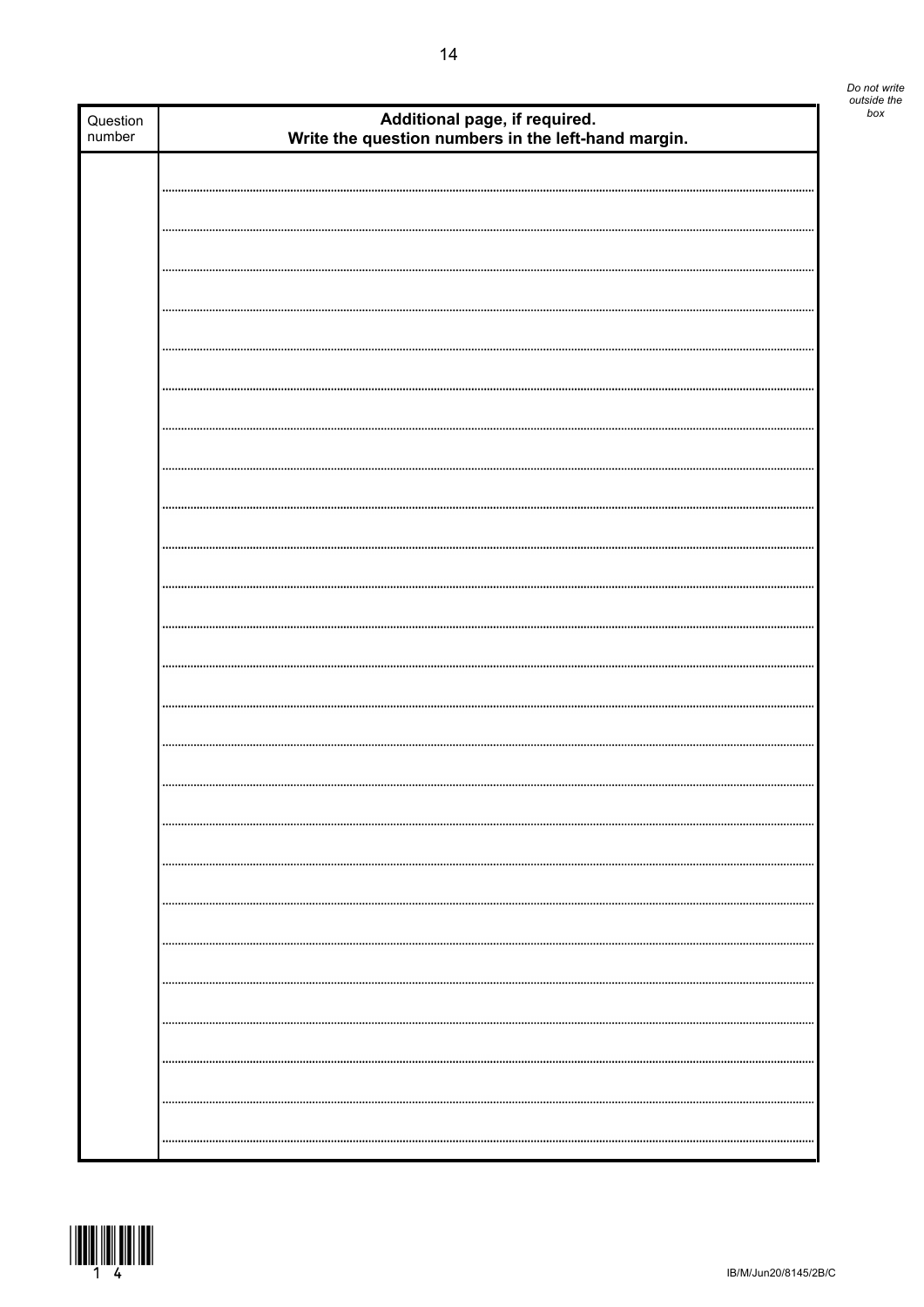| Question<br>number | Additional page, if required.<br>Write the question numbers in the left-hand margin. |
|--------------------|--------------------------------------------------------------------------------------|
|                    |                                                                                      |
|                    |                                                                                      |
|                    |                                                                                      |
|                    |                                                                                      |
|                    |                                                                                      |
|                    |                                                                                      |
|                    |                                                                                      |
|                    |                                                                                      |
|                    |                                                                                      |
|                    |                                                                                      |
|                    |                                                                                      |
|                    |                                                                                      |
|                    |                                                                                      |
|                    |                                                                                      |
|                    |                                                                                      |

| number | Write the question numbers in the left-hand margin. |
|--------|-----------------------------------------------------|
|        |                                                     |
|        |                                                     |
|        |                                                     |
|        |                                                     |
|        |                                                     |
|        |                                                     |
|        |                                                     |
|        |                                                     |
|        |                                                     |
|        |                                                     |
|        |                                                     |
|        |                                                     |
|        |                                                     |
|        |                                                     |
|        |                                                     |
|        |                                                     |
|        |                                                     |
|        |                                                     |
|        |                                                     |
|        |                                                     |
|        |                                                     |
|        |                                                     |
|        |                                                     |
|        |                                                     |
|        |                                                     |
|        |                                                     |
|        |                                                     |
|        |                                                     |
|        |                                                     |
|        |                                                     |
|        |                                                     |
|        |                                                     |
|        |                                                     |
|        | <br>                                                |
|        |                                                     |
|        |                                                     |